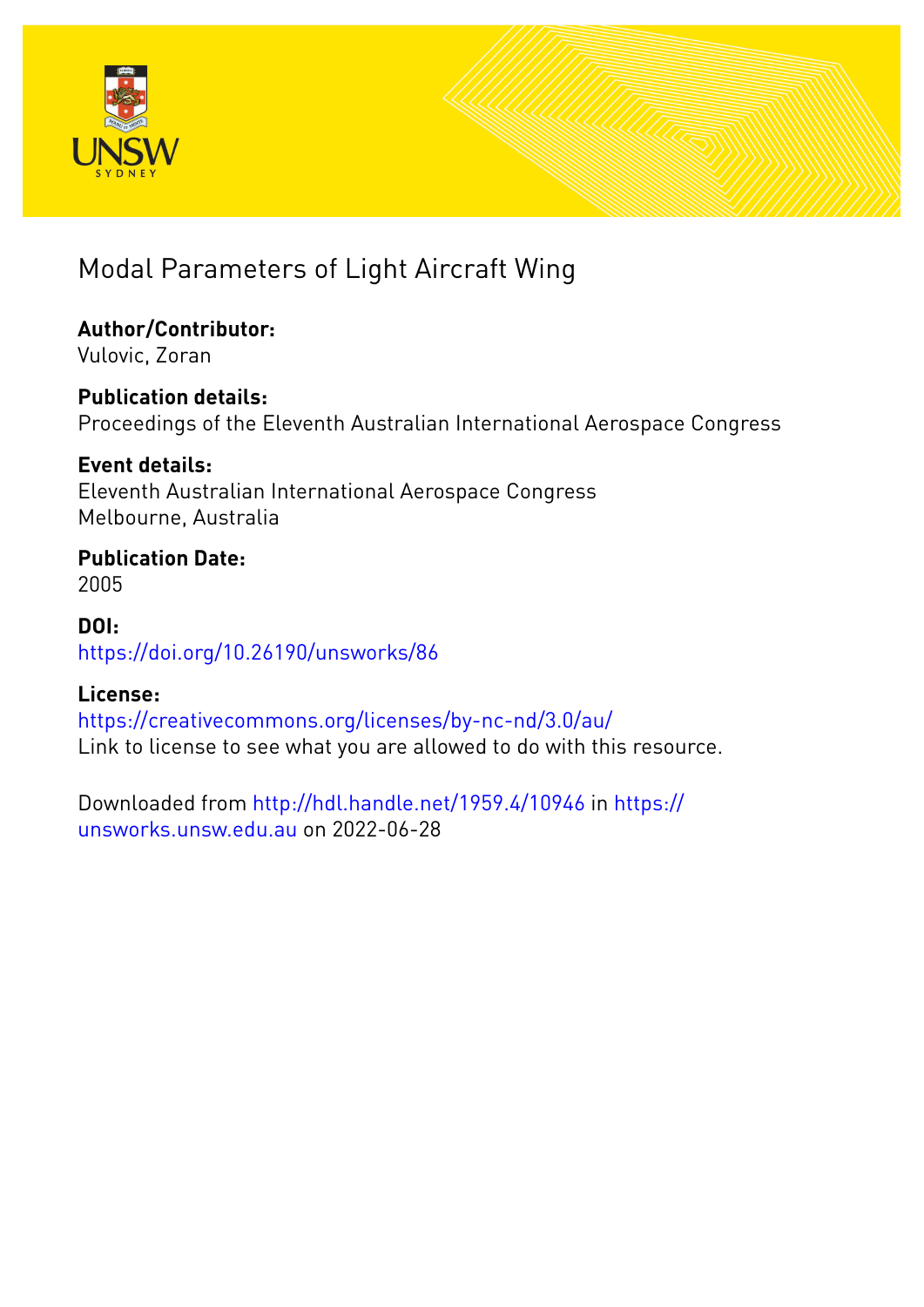# **Modal Parameters of Light Aircraft Wing**

#### Zoran Vulovic

#### *School of Mechanical and Manufacturing Engineering, The University of New South Wales, UNSW SYDNEY NSW 2052, Australia*

**Summary:** The main aim of this work is to extract modal parameters of a light aircraft wing. Modal parameters like modal frequency, modal damping and mode shapes characterise the dynamic response of a particular structure and can be used for determining an excess wing flexure as well as the long-term effect of fatigue.

For the experimental part the response of the Piper Warrior II was recorded during ground runs. A set of temporarily attached accelerometers was used to record the response of the wing and the signals were recorded. Subsequently a Frequency Response Function was generated in the post-processing stage, which resulted in determining the first and second bending modes as well as the first twisting mode. A Finite Elements Model was applied to validate the results.

Due to the limitations of the taxiing speed the method cannot excite higher frequency modes, however the findings can find numerous applications in real time in-flight flexure monitoring.

**Keywords:** wing flexure, modal frequency, operational deflection shapes, frequency analysis, wing bending, wing twisting

### **Introduction**

Vibration problems in structures and operating machinery often involve the excitation of structural resonance or modes of vibration. An example of a severe resonance-related problem during aircraft operation is flutter. Even though the initiation of flutter may be much more complex than resonance excitation, resonance is one of the contributions to structural failure when flutter occurs.

If a continuous monitoring of wing deflections is required, it is necessary to first obtain the natural frequencies of the structure. This research is based on investigating wing deflection behavior from a vibration analysis approach to extract modal parameters e.g. modeshapes, natural frequency and modal damping estimates.

In order to approach wing deflections from a vibration analysis perspective, a ground vibration test (GVT) was decided upon as a means to obtain information on resonant frequencies of an existing aircraft [1].

An analysis based on Operational Deflection Shapes (ODS) was conducted to acquire modal parameters of a Piper Warrior II. The aim of ODS measurement is to determine the forced dynamic deflection at the operating frequency to obtain a representation of the absolute deflection of a structure due to unknown but real forces [2]. The experimental procedure involved data acquisition from a reference pair of accelerometers mounted on the roof of the aircraft and a set of response accelerometers on one of the wings. The input excitation was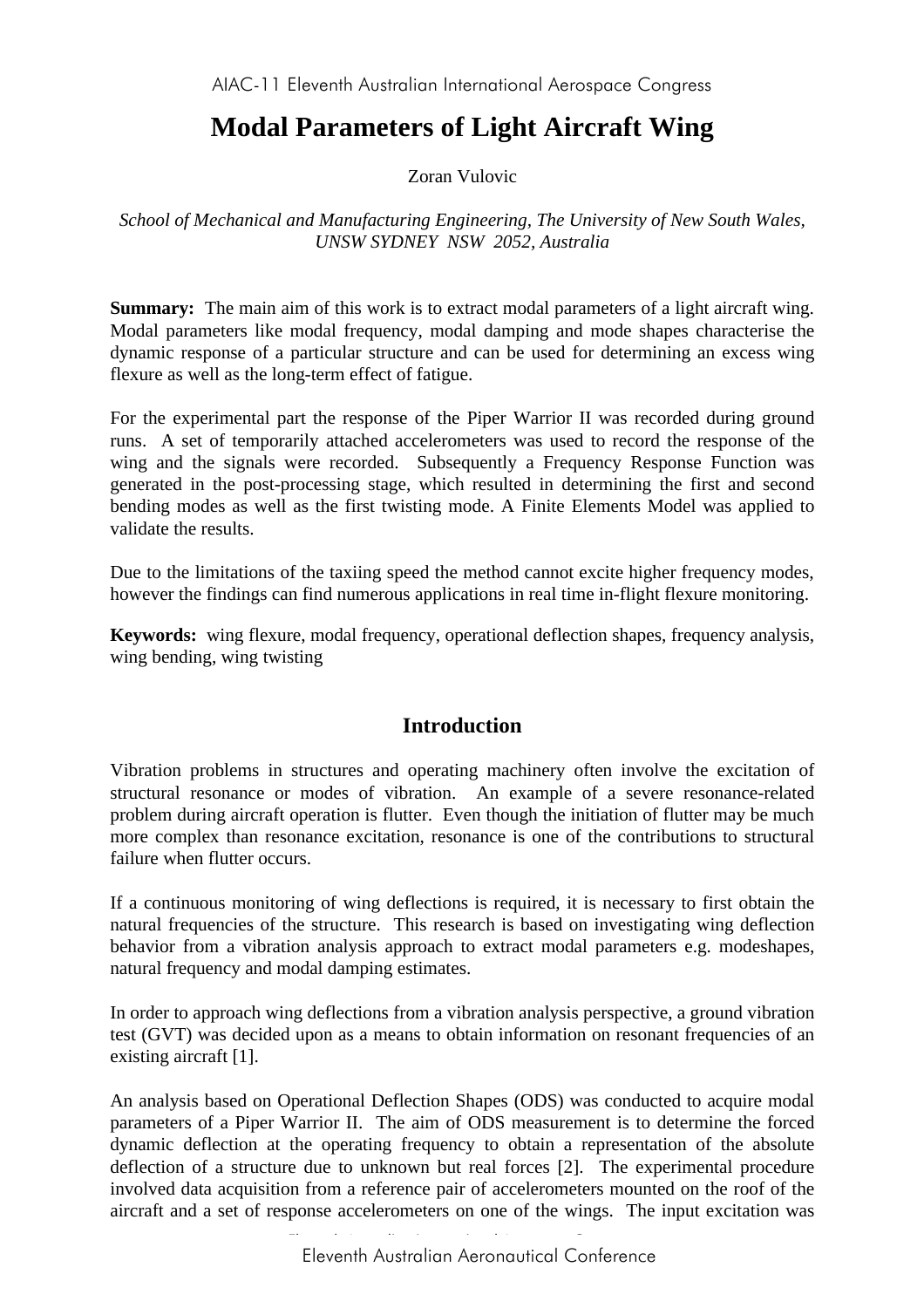operational forces induced by low-speed taxiing across asphalt and grass surfaces followed by short accelerated runs along the runway.

A Measurement Set method was used as only seven input channels could be measured for each run. Seven ten-minute measurements were required to obtain enough spatial resolution of the wing. A repeatability check was performed to verify that the unmeasured excitation was stationary between the measurement sets. Data analysis was performed using two different methods of Operational Deflection Shape Frequency Response Functions (ODS FRF) analysis.

### **Mode Identification for Output-only Measurement (ODS)**

As a result of numerous constraints common in the aviation industry, the method of outputonly modal analysis has been approached by applying a peak-picking technique to the Auto Power Spectrum (APS) and Cross Power Spectrum (CPS) of the measured responses, resulting in operational deflection shapes and approximate values for the resonance frequencies [3].

A new post-processing method of interest to this research associated with ODS FRF is detailed in [4]. By definition, it is required that all measured responses of the ODS have correct magnitudes and phases relative to one another. Out of the two proposed methods of measurements the Measurement Set method was applied. According to this method the data acquisition simultaneously acquires some of the responses, along with a reference response. An entire test then consists of acquiring two or more measurement sets.

When data is collected in measurement sets, the fixed reference point measured with each set preserves the relative phase among all responses in all measurement sets. If the phase of the reference is subtracted from the phase of each response in its measurement set, the response from all measurement sets will have the correct phase relationship [4].

In order for excitation levels to be considered stationary, the APS of the reference signal should not vary between successive measurements [3, 4]. If the peaks in two successive APSs are at the same frequencies when they are overlaid, it can be concluded that the modes (and hence the physical properties) of the structure are stationary.

The ODS FRF, a complex valued frequency domain function, is formed by combining the APS of a roving response with the phase of the CPS between the roving and reference response. It therefore contains the correct magnitude of response (the APS of the roving response) and correct phase relative to the reference response. However, in the case of nonstationary excitation, the magnitudes of a set of ODS FRFs must be corrected to account for these changes between measurement sets. This is achieved by multiplying the magnitude of each ODS FRF in a Measurement Set by a Scale Factor.

This Scale Factor corrects each of the ODS FRF magnitudes according to the average level of all of the reference response signals, which can be calculated for any desired range of frequency samples.

A conventional modal analysis would require large shakers to provide enough structural excitation to obtain modal parameters. However, as an operational aircraft was used, it was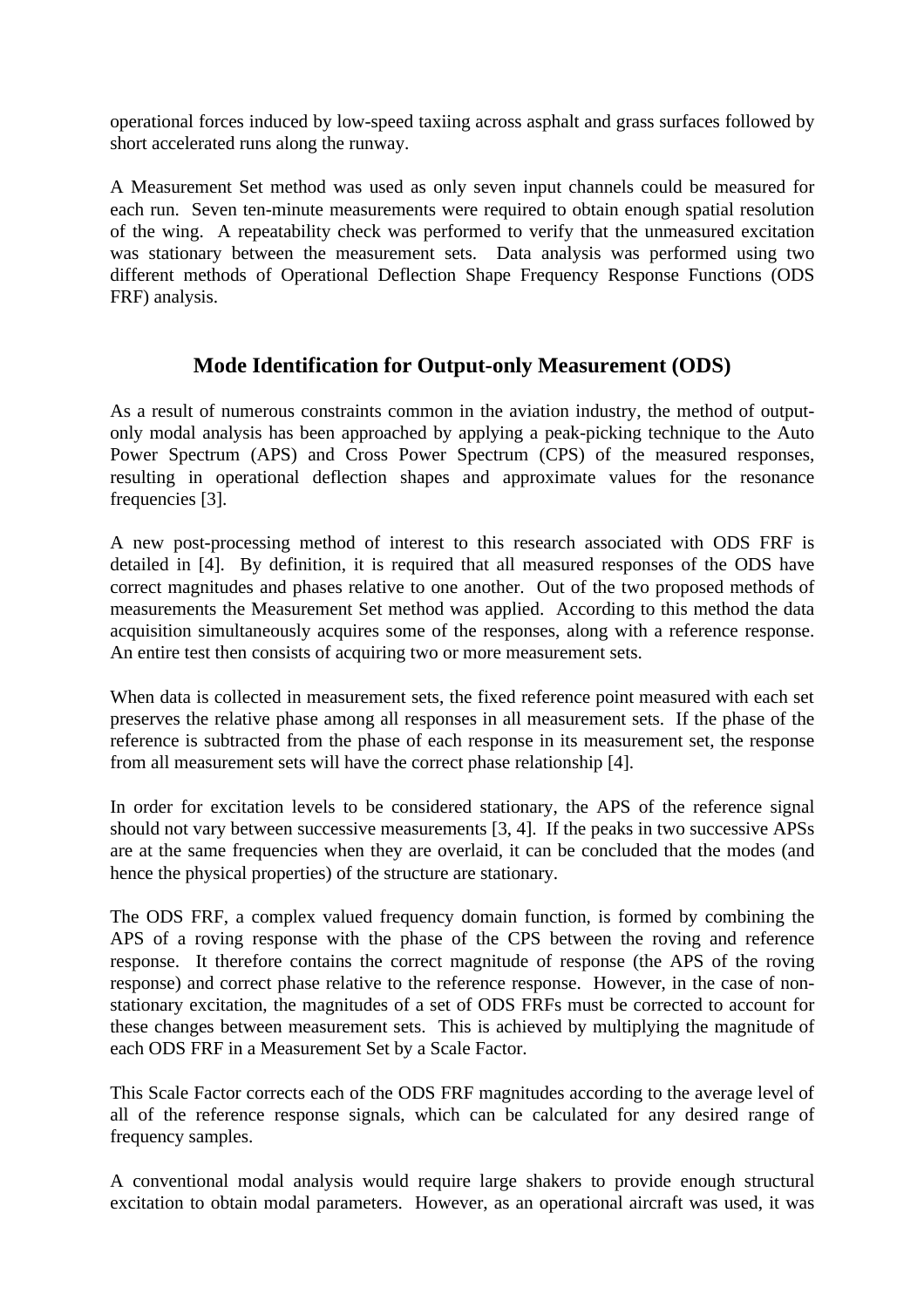impossible to apply equipment that could cause unnecessary structural fatigue. As a result, an Operational Modal Analysis procedure was designed in an attempt to extract the required information with the range of resources available.

The GVT procedure involved a grid consisting of 32 measurement points on the upper surface of the wing and two reference points on the roof was created (Figure 1). The data acquisition system had only 7 input channels, therefore a set of 7 piezo-electrical accelerometers was used. The entire experiment was carried out in 7 measurement sets. Only the reference points were permanently occupied by two accelerometers while the remaining 5 accelerometers were repositioned for each measurement set.



*Fig. 1: Measurement points on the wing*

Measurements sets involved data collected from 10-minute ground runs, each consisting of low speed (40 km/h approximately) and high speed (80-100 km/h) taxiing. The longer than usual time frame was necessary in order to compensate for the differences in conditions between ground runs.

There was no need for real time processing so the signals were stored on a laptop computer for post-processing. The data acquisition process can be described by Figure 2.



*Fig. 2: Block diagram of data acquisition*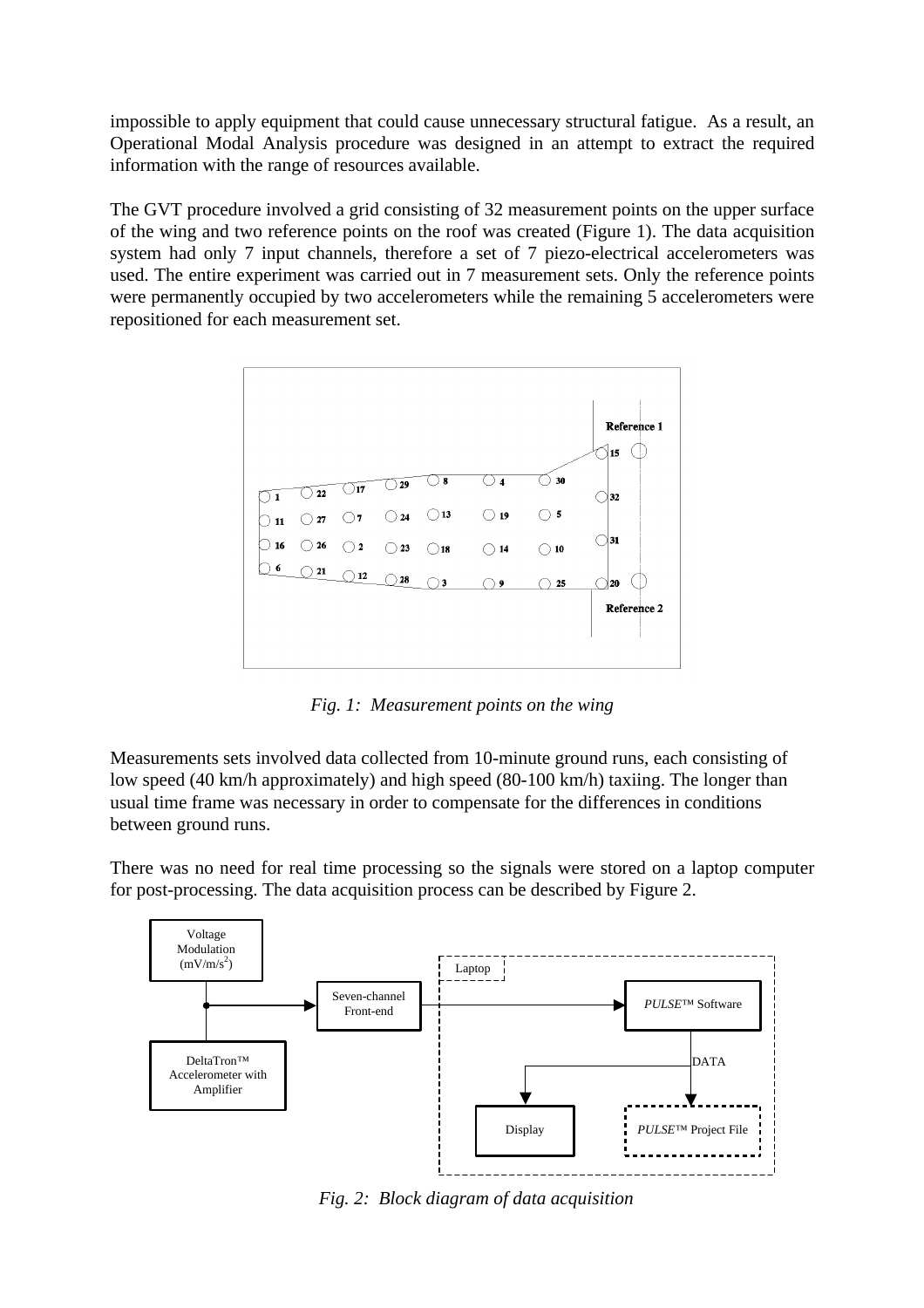PULSE<sup>™</sup> is a Microsoft<sup>™</sup> Windows NT<sup>™</sup> based software platform that is used for sound and vibration measurements [5]. During one measurement data was captured as 10-minute time signals, with the accelerometer output in terms of voltage, in the laptop memory. An exponential window was used to minimise leakage.

ME'scopeVES utilises multi-channel time or frequency domain data acquired during machine operation, or the excitation/loading of a structure. It displays time-based or frequency-based ODSs, mode shapes and other functions directly from measured data.

The ODS FRF provides the true response (in displacement, velocity or acceleration units) for each roving sensor, together with a phase relative to the reference response. Therefore if data from a single reference set of ODS FRFs is applied to a model of the structure, the resulting ODSs are the true response at each roving accelerometer, with correct phases relative to all other roving responses.

Also, at or near a resonant frequency, the response is often dominated by the resonance, so the ODS is approximately the same as the mode shape corresponding to that resonance [6]. The aim of this analysis was to extract wing ODSs that appeared to be dominated by resonant frequencies. Two sets of ODS FRFs were generated, one for each reference point.



*Fig. 3: Schematic of data analysis procedure*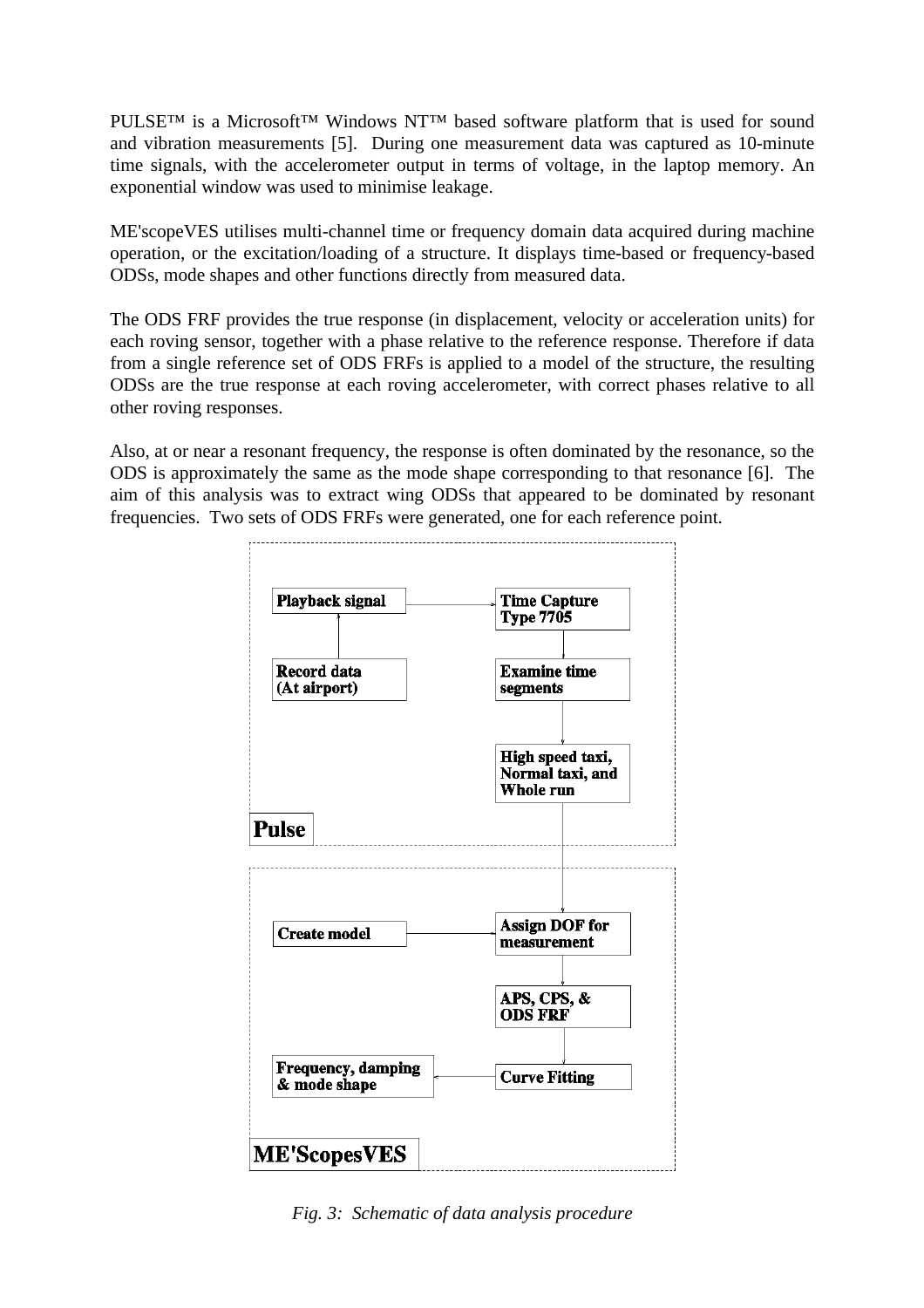Figure 3 provides the chart of the post-processing procedure using the example of reference accelerometer 2 and roving accelerometer 4.

Before the data analysis started a repeatability of the measurement sets was tested. All measurement points exhibited a high level of repeatability despite being used on different runs (Figure 4).



*Fig. 4: Repeatability check*

#### **Results**

Three types of analyses were performed: using the entire runs as the dataset, using only high speed parts of the runs and using only low speed parts of the runs. They were all subjected to two different curve-fitting methods and as a result there were six values for each mode and three values of damping for each mode (the Global Peak curve-fitting method does not provide damping). All values of modal frequencies were very close to each other while the values of damping varied significantly for different data sets. Based in this procedure it can be concluded that the natural frequencies for the Piper Warrior II wing are:

| First bending mode  | 8.7 Hz,  |
|---------------------|----------|
| Second bending mode | 17.9 Hz, |
| First twisting mode | 19.6 Hz. |

while higher modes were not clearly identifiable.

With much less certainty, using the average values only, the values of modal damping were established to be:

| First bending mode  | 5.43%,     |
|---------------------|------------|
| Second bending mode | $1.05\%$ , |
| First twisting mode | $0.73\%$ . |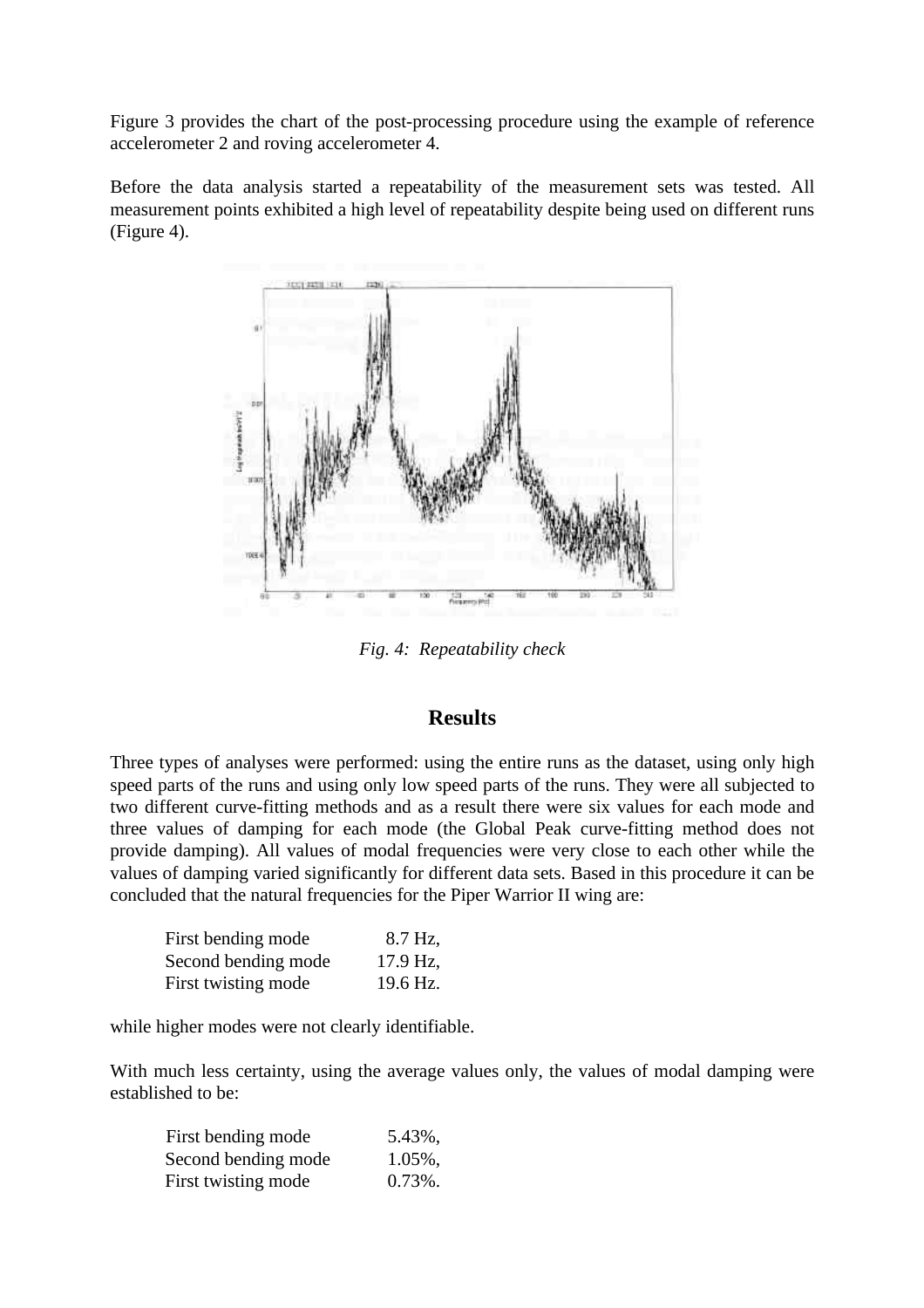### **Conclusions**

This aim of this investigation was to analyse the wing deflection behavior of a light aircraft, from a vibration analysis approach. Modal parameters e.g. modeshapes, natural frequency and modal damping estimates could then be made. The conventional procedure to prove flutter airworthiness requires an initial computer analysis, followed by wind tunnel tests, ground vibration tests (GVT) and flight flutter tests.

A GVT was selected as a means of obtaining information on resonant frequencies of an existing aircraft. A GVT is a necessary step toward a simplified flutter analysis as it provides the modal parameters (natural frequency, modal damping, and mode shape) and structural damping required for the flutter analysis of an aircraft. The focus was on the vibration analysis aspect of GVT, rather than prediction of a critical flutter speed.

In order to define the modes of vibration of the aircraft wing, an operational deflection analysis procedure was developed, as the equipment for standard vibration excitation was not accessible due to various constraints. This analysis method is used when operating forces are difficult to measure. Reference signals from accelerometers representing input excitation were required, so that the response signals from accelerometers representing the resulting deflections can be compared. This procedure provides unscaled modeshapes of the structure being tested.

A GVT was conducted on a Piper Warrior II aircraft. The experimental procedure involved data acquisition from a pair of accelerometers mounted on the roof of the aircraft and a set on one of the wings. The input excitation was operational forces induced by high and low-speed taxiing across asphalt and grass surfaces. A Measurement Set method was used as only seven input channels could be measured for each run. Four ten-minute measurement runs were required to obtain enough spatial resolution of the wing.

The time signals obtained were used to generate Operational Deflection Shape Frequency Response Functions (ODS FRF). These functions were curve fitted to obtain mathematical descriptions of resonance curves representing natural frequency. The data acquired could only be used to estimate with confidence the lower modal values as the peaks in the ODS FRF were not sufficiently pronounced at frequencies higher than 30 Hz.

A repeatability test conducted by overlaying Auto Power Spectra of the reference signals for all measurement sets verified that the excitation forces were stationary between the measurement sets. Estimates of the first two bending modes, as well as the first twisting mode, were successfully extracted from the two analysis methods carried out. This was obtained from the deflection shape that represented the modes most closely.

This research can be expanded by using the GVT data to predict a critical flutter speed from aeroelasticity theory. The same approach can be used for the purposes of structural health monitoring by comparing the values of modal frequencies and damping over longer periods of operation.